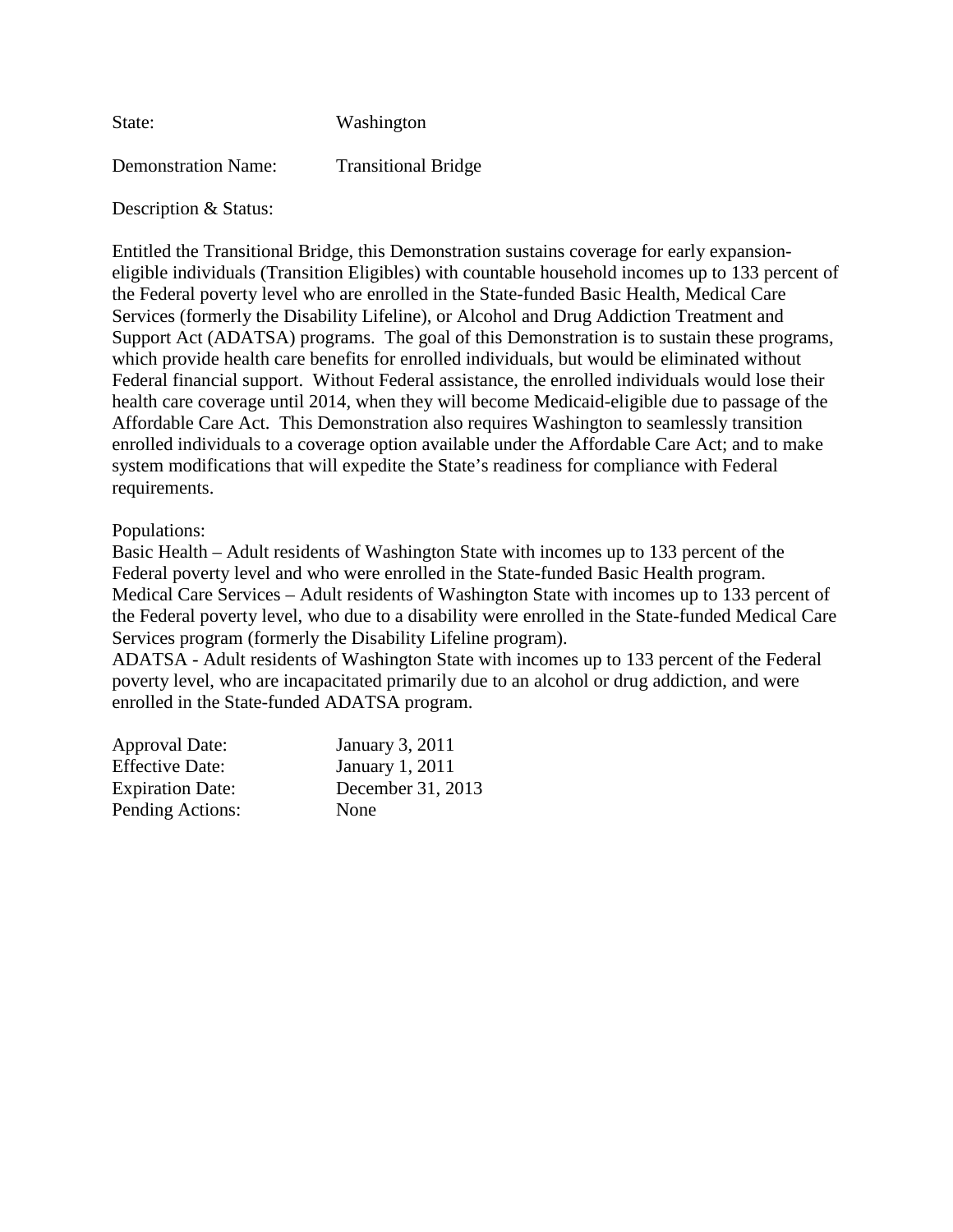## **Fact Sheet Medicaid section 1115 Demonstration**

| State:                         | Washington                 |
|--------------------------------|----------------------------|
| <b>Demonstration Name:</b>     | <b>Transitional Bridge</b> |
| <b>Date Proposal Received:</b> | July 7, 2010               |
| <b>Date Proposal Approved:</b> | January 3, 2011            |
| <b>Date Implemented:</b>       | January 1, 2011            |

## **Summary**

This Demonstration sustains coverage for early expansion-eligible individuals (individuals who will be Medicaid eligible in 2014) with countable household incomes up to 133 percent of the Federal poverty level, and who are enrolled in the State-funded only Basic Health, Medical Care Services, or Alcohol and Drug Addiction Treatment and Support Act (ADATSA) programs. The Demonstration establishes milestones for the transition of individuals, providers, managed care organizations, and information systems so the State is prepared by 2014 to comply with the requirements of the Affordable Care Act. The State will provide information on lessons learned that may assist other States in their transition efforts. In addition to sustaining coverage, the fundamental program initiatives include the following:

- Evaluations of all Basic Health enrollees for Medicaid eligibility will occur during the first year of the Demonstration, and eligible individuals will be enrolled in direct coverage;
- Reductions in cost sharing for individuals who are enrolled in the Basic Health population and have incomes under 65 percent of the Federal poverty level; as of January 1, 2011 their premiums were reduced by 50 percent;
- Modifications throughout the Demonstration will occur to the operations of the Basic Health and Disability Lifeline programs so they become more like the Medicaid program; and
- Modifications to the cost sharing requirements for Demonstration-eligible individuals of American Indian / Alaska Native heritage (and who receive services through managed care organizations) will be made to conform to the requirements in American Recovery and Reinvestment Act of 2009. The State will subsequently reimburse the Indian Health Service, Tribal, and Urban Indian providers appropriately.

## **Amendments** None

## **Enrollment**

The Demonstration population (Transition Eligibles) is comprised of three adult groups: 1) Individuals below 133 percent of the Federal poverty level who are enrolled in the State-only Basic Health program; 2) All eligible individuals without dependents below 133 percent of the Federal poverty level that are unable to work ("incapacitated") due to mental or physical impairments and are enrolled in the State-only Medical Care Services program; and 3) All adults below 133 percent of the FPL who are receiving substance abuse treatment through the ADATSA program.